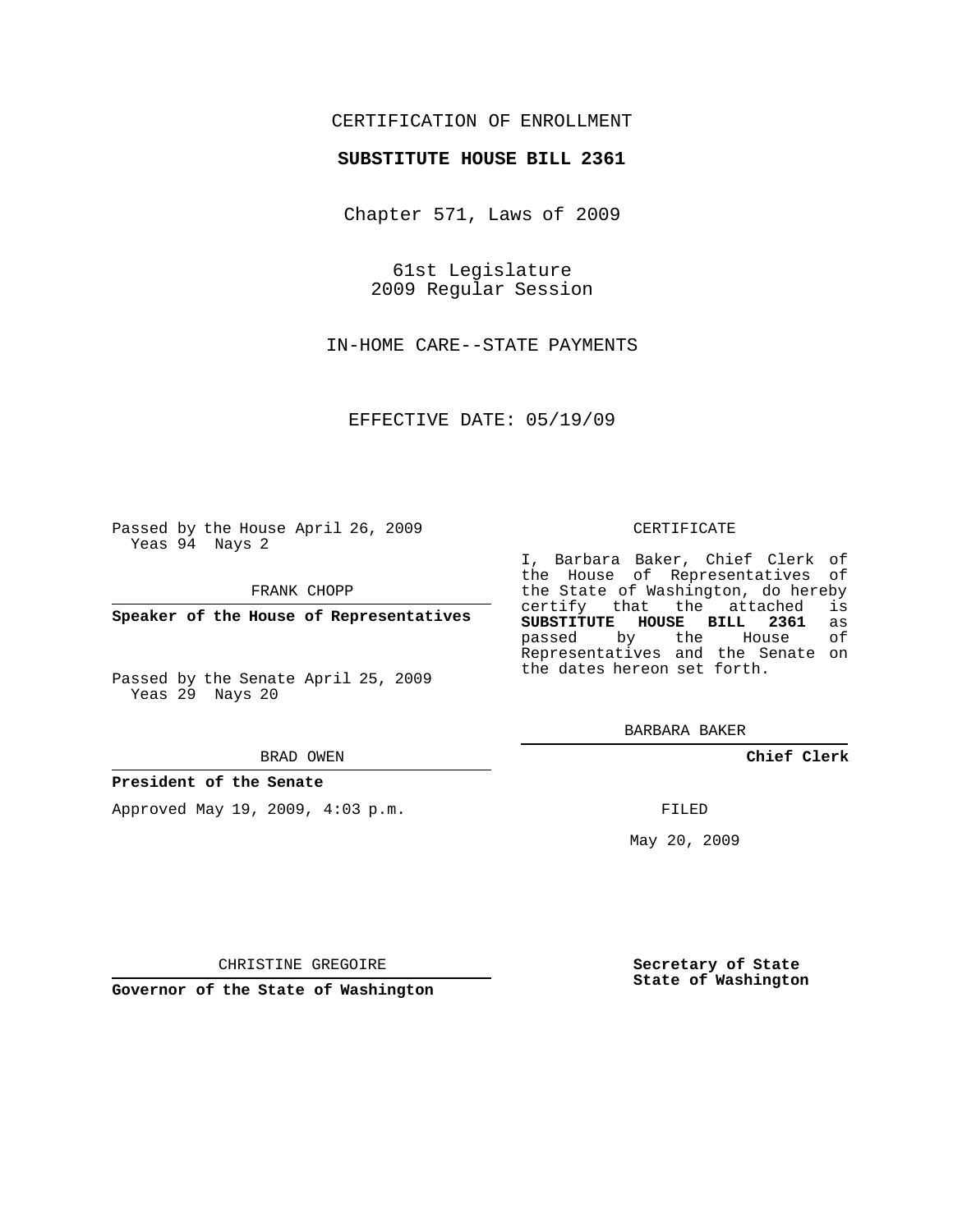# **SUBSTITUTE HOUSE BILL 2361** \_\_\_\_\_\_\_\_\_\_\_\_\_\_\_\_\_\_\_\_\_\_\_\_\_\_\_\_\_\_\_\_\_\_\_\_\_\_\_\_\_\_\_\_\_

\_\_\_\_\_\_\_\_\_\_\_\_\_\_\_\_\_\_\_\_\_\_\_\_\_\_\_\_\_\_\_\_\_\_\_\_\_\_\_\_\_\_\_\_\_

AS AMENDED BY THE SENATE

Passed Legislature - 2009 Regular Session

**State of Washington 61st Legislature 2009 Regular Session By** House Ways & Means (originally sponsored by Representative Cody) READ FIRST TIME 04/20/09.

 AN ACT Relating to modifying state payments for in-home care; adding new sections to chapter 74.39A RCW; creating a new section; and declaring an emergency.

BE IT ENACTED BY THE LEGISLATURE OF THE STATE OF WASHINGTON:

 NEW SECTION. **Sec. 1.** A new section is added to chapter 74.39A RCW to read as follows:

 (1)(a) The department shall not pay a home care agency licensed under chapter 70.127 RCW for in-home personal care or respite services provided under this chapter, Title 71A RCW, or chapter 74.39 RCW if the care is provided to a client by a family member of the client. To the extent permitted under federal law, the provisions of this subsection shall not apply if the family member providing care is older than the client.

 (b) The department may, on a case-by-case basis based on the client's health and safety, make exceptions to (a) of this subsection to authorize payment or to provide for payment during a transition period of up to three months.

 (2) The department shall take appropriate enforcement action against a home care agency found to have charged the state for hours of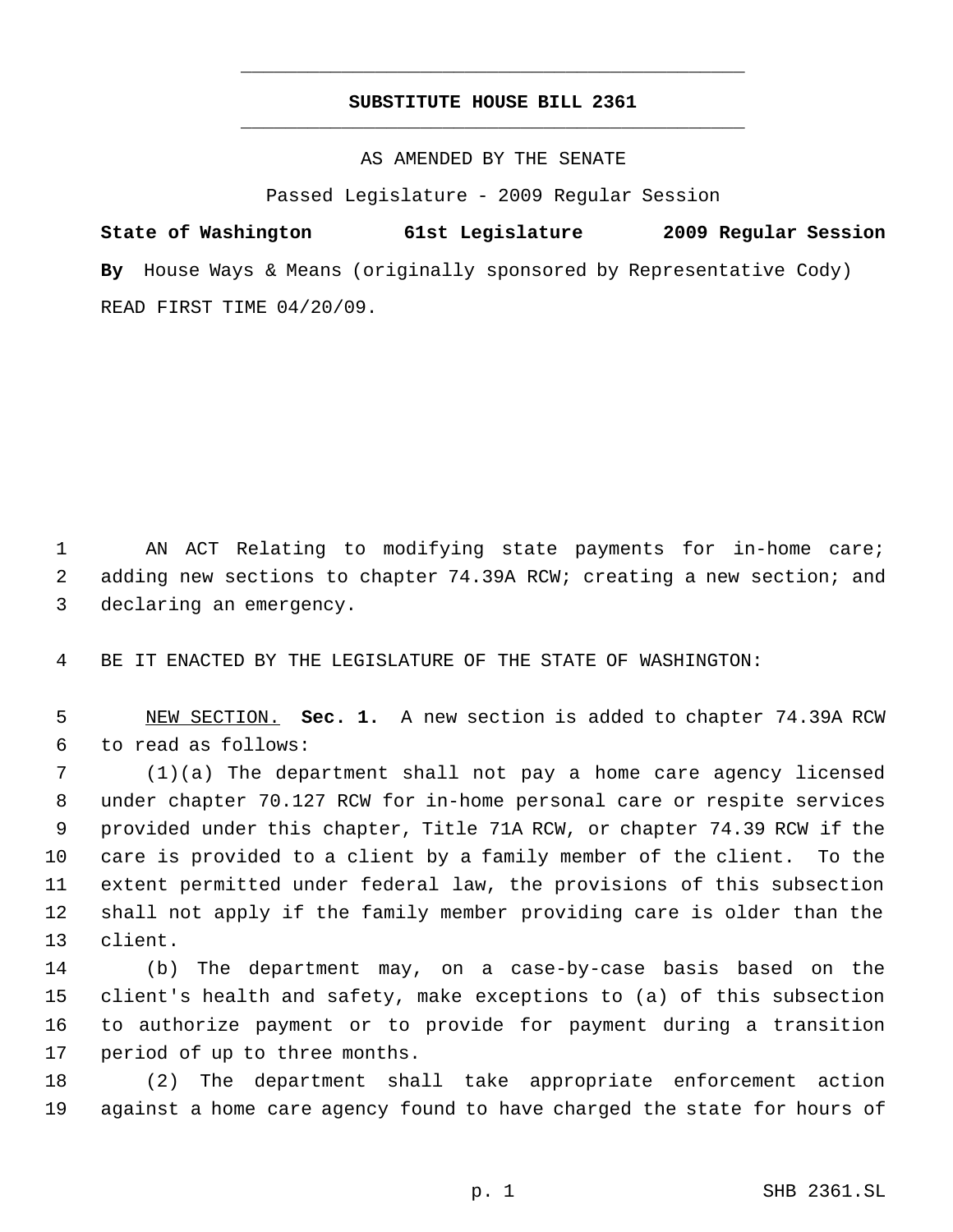service for which the department is not authorized to pay under this section, including requiring recoupment of any payment made for those hours and, under criteria adopted by the department by rule, terminating the contract of an agency that violates a recoupment requirement.

(3) For purposes of this section:

 (a) "Client" means a person who has been deemed eligible by the department to receive in-home personal care or respite services.

 (b) "Family member" shall be liberally construed to include, but not be limited to, a parent, child, sibling, aunt, uncle, cousin, grandparent, grandchild, grandniece, or grandnephew, or such relatives when related by marriage.

 (4) The department shall adopt rules to implement this section. The rules shall not result in affecting the amount, duration, or scope of the personal care or respite services benefit to which a client may be entitled pursuant to RCW 74.09.520 or Title XIX of the federal social security act.

 NEW SECTION. **Sec. 2.** A new section is added to chapter 74.39A RCW to read as follows:

 (1) Beginning July 1, 2010, the department shall not pay a home care agency licensed under chapter 70.127 RCW for in-home personal care or respite services provided under this chapter, Title 71A RCW, or chapter 74.39 RCW if the home care agency does not verify agency employee hours by electronic time keeping.

 (2) For purposes of this section, "electronic time keeping" means an electronic, verifiable method of recording an employee's presence in the client's home at the beginning and end of the employee's client visit workday.

 NEW SECTION. **Sec. 3.** If any part of this act is found to be in conflict with federal requirements that are a prescribed condition to the allocation of federal funds to the state, the conflicting part of this act is inoperative solely to the extent of the conflict and with respect to the agencies directly affected, and this finding does not affect the operation of the remainder of this act in its application to the agencies concerned. Rules adopted under this act must meet federal